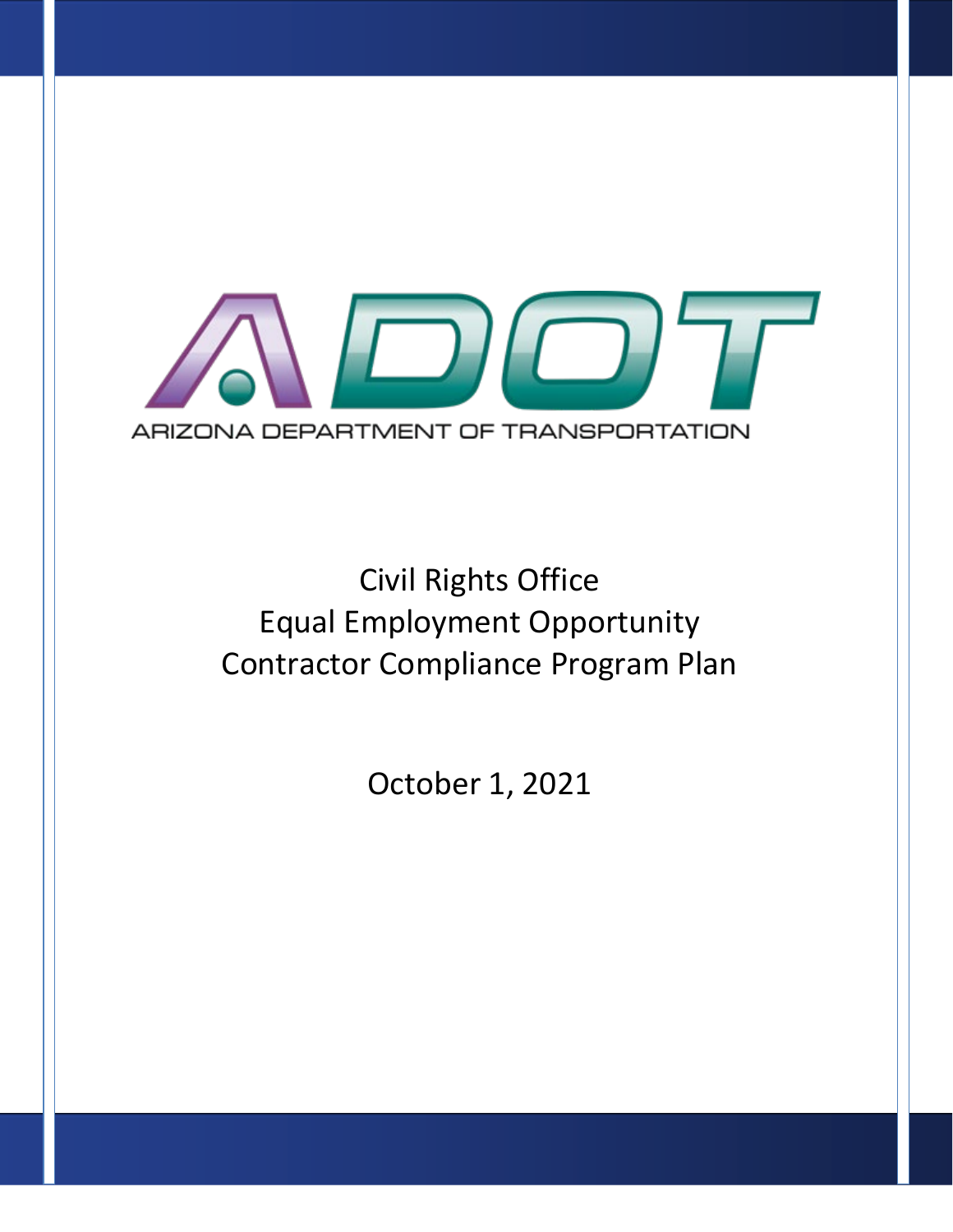### 1. Contents

| 1.  |     |  |
|-----|-----|--|
|     | 1.1 |  |
|     | 1.2 |  |
| 1.3 |     |  |
|     |     |  |
|     |     |  |
|     |     |  |
|     | 1.4 |  |
| 2.  |     |  |
|     | 2.1 |  |
|     |     |  |
|     |     |  |
|     |     |  |
|     |     |  |
|     |     |  |
|     |     |  |
|     |     |  |
|     |     |  |
| 3.  |     |  |
| 4.  |     |  |
| 5.  |     |  |
|     |     |  |
|     |     |  |
| 6.  |     |  |

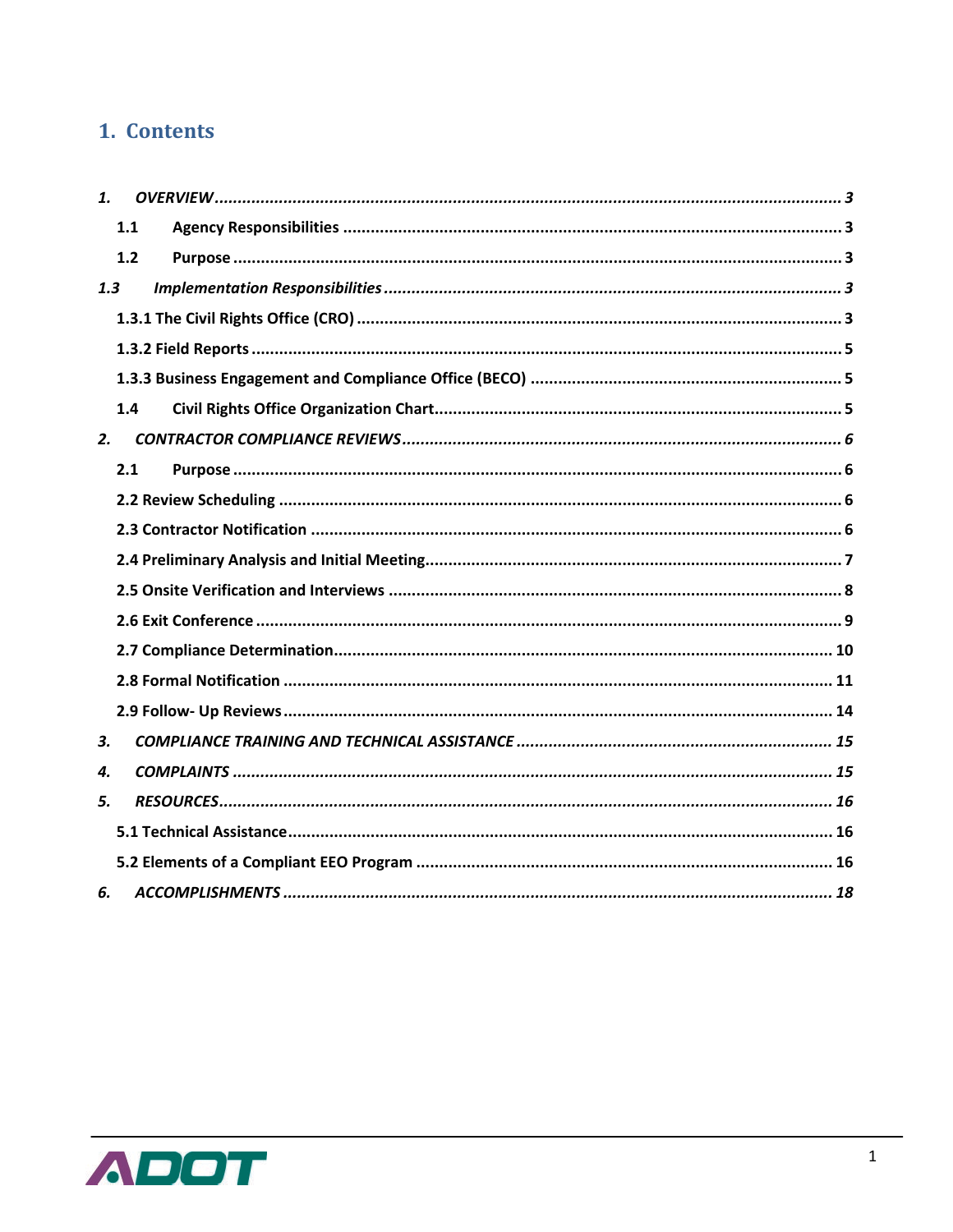The Equal Employment Opportunity Contractor Compliance Program Plan is designed to aid the Civil Rights Office in its ability to provide oversight and ensure compliance with equal employment opportunity requirements of federally-assisted highway construction contracts.

This document will be updated annually to reflect changes in law, administration, regulation, and/or policy. This document is intended to provide guidance to department personnel and other interested entities and is not intended to or may not be relied upon to create any right or benefit enforceable by law, by a party against the department.

For individuals with disabilities, this document will be made available upon request in alternate formats. In addition, a translation of this plan into alternate languages will be made available upon request. To obtain a copy in one of these alternate formats or for questions or concerns, please contact:

> **Arizona Department of Transportation Civil Rights Office 206 S. 17th Avenue, MD 155A Phoenix, AZ 85007 Phone: 602.712.8946 Fax: 602.239.6257 [CivilRightsOffice@azdot.gov](mailto:CivilRightsOffice@azdot.gov)**

A copy of this plan can be found online at [https://azdot.gov/business/civil-rights/contractor-compliance](https://azdot.gov/business/civil-rights/contractor-compliance-program-external-eeo)[program-external-eeo](https://azdot.gov/business/civil-rights/contractor-compliance-program-external-eeo)

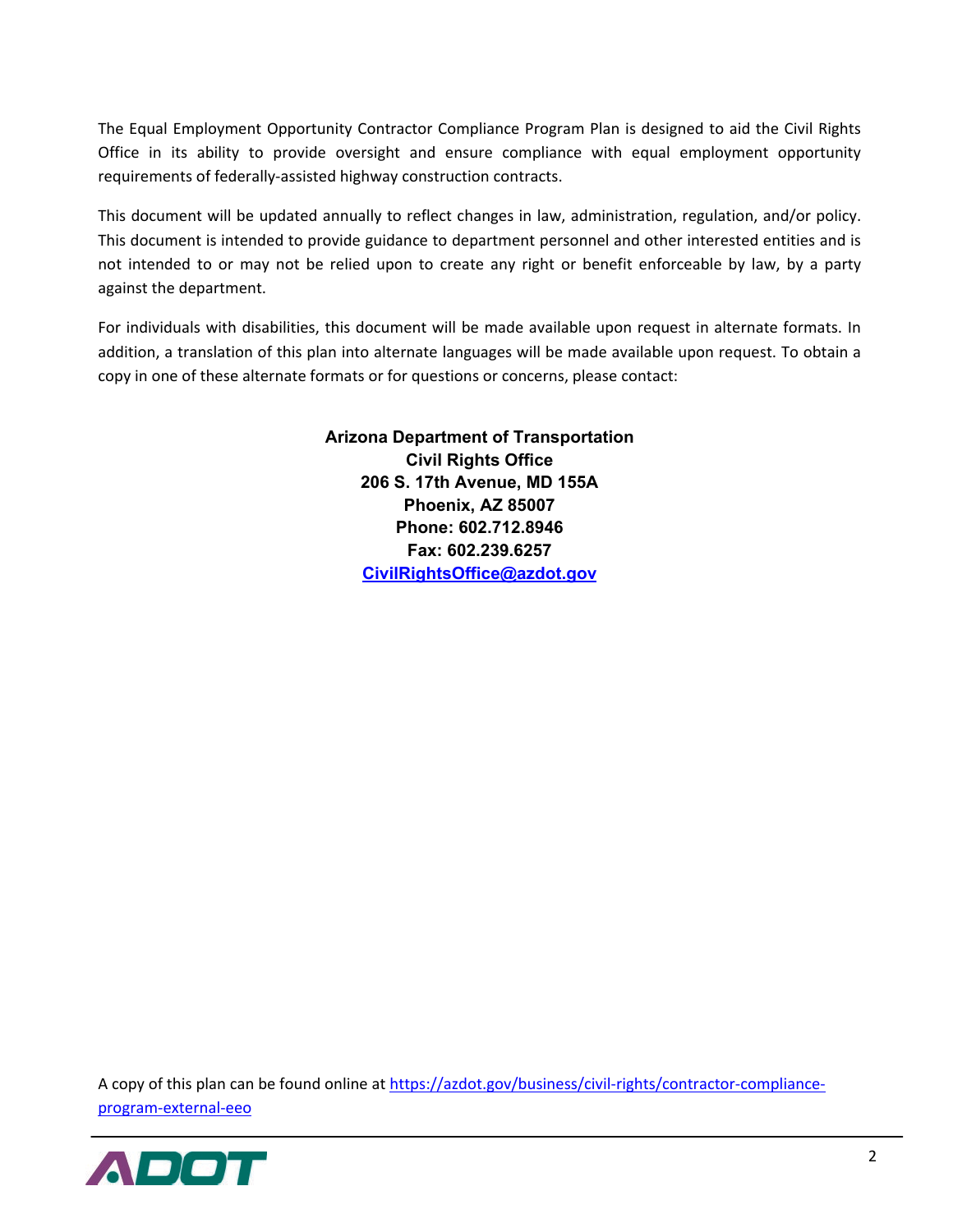### <span id="page-3-0"></span>**1. OVERVIEW**

#### <span id="page-3-1"></span>**1.1 Agency Responsibilities**

The Arizona Department of Transportation (ADOT), as a recipient of Federal financial assistance, has a responsibility to ensure contractors, subcontractors and suppliers working on Federal-aid highway construction contracts comply with Federal requirements including the equal opportunity requirements. The Contractor Compliance Program (CCP) establishes policies and procedures to determine a contractor's compliance with Equal Employment Opportunity (EEO) requirements. The CCP involves ongoing monitoring and review of contractor's efforts to comply with applicable EEO and affirmative action requirements. A formal compliance review is conducted to determine the contractors' adherence to the requirements of the contract and the effectiveness of the contractor's affirmative action efforts. The administration of the CCP is assigned to the Civil Rights Office (CRO).

#### <span id="page-3-2"></span>**1.2 Purpose**

The purpose of the CRO's CCP is to ensure that contractors and subcontractors performing work on federally assisted highway contracts do not discriminate in their employment and contracting practices based on race, color, religion, sex, national origin, age or disability. The ADOT administers a decentralized CCP to meet Federal Highway Administration (FHWA) regulations under 23 CFR 230. The specific Required Contract Provisions (FHWA-1273) are applicable to all contractors and subcontractors who hold Federal or Federal-aid contracts of \$10,000 or more.

Unless otherwise specified, the procedures of this Program apply to all Federal-aid highway construction contracts and subcontracts.

### <span id="page-3-3"></span>**1.3 Implementation Responsibilities**

#### <span id="page-3-4"></span>**1.3.1 The Civil Rights Office**

The CRO has the responsibility for setting policy, issuing guidance, providing training, technical assistance, and monitoring the contractor's EEO compliance through on-site visits. In addition, the CRO will provide compliance reporting to FHWA.

The CRO schedules, conducts, and prepares compliance reviews of contractors as identified in Section 2 of this plan. The review period is based on the federal fiscal year (October 1 to September 30).

#### **Civil Rights Office Administrator**

The CRO Administrator is responsible for oversight of the following nondiscrimination programs:

- Americans with Disabilities Act (ADA) Program;
- Equal Employment Opportunity (EEO) Contractor Compliance Program;
- Affirmative Action Program;
- Title VI Nondiscrimination Program; and

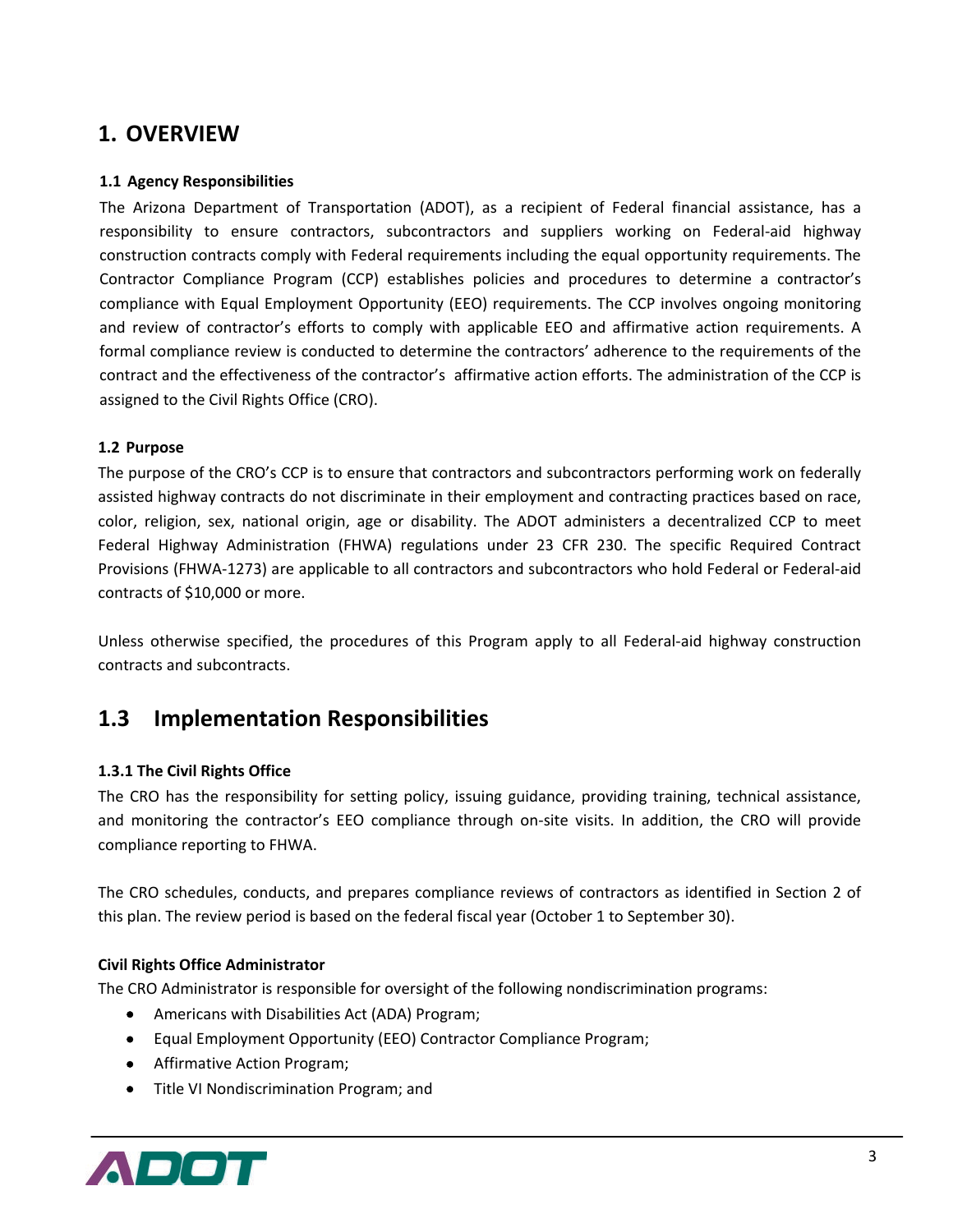• Title VII Equal Employment Opportunity Program.

#### **Deputy Civil Rights Administrator**

The Deputy CRO Administrator's responsibilities include oversight and implementation of CRO's nondiscrimination programs. The Deputy CRO Administrator ensures that policies and practices are effectively designed and implemented to achieve the goals of each Program. The Deputy CRO Administrator reports regularly on progress to the CRO Administrator.

#### **Civil Rights Compliance Manager**

The Civil Rights Compliance Manager's oversight includes the day-to-day implementation of the ADA, CCP, and Affirmative Action Programs. The Civil Rights Compliance Manager is responsible full time for providing the overall management of compliance activities.

#### **Equal Employment Opportunity Program Contractor Compliance Program Manager**

The EEO-CCP Manager works full time to assist the Civil Rights Compliance Manager in meeting responsibilities over all aspects of the day-to-day administration of the EEO-CCP. The EEO-CCP Manager is responsible for providing the overall management of construction contractor compliance activities relating to the EEO-CCP. Specific activities of the EEO-CCP Manager include but are not limited to:

- Attendance at Pre-Construction Meetings
- Conducting Periodic Field Compliance Reviews of prime contractor and subcontractor EEO programs
- Conducting Annual Training for Contractors, Resident Engineers, and other District personnel
- Ensuring that required contract provisions are in all Federal-aid contracts of \$10,000 or more
- Compiling and reporting annual accomplishments and other reports
- Investigating allegations of discrimination filed with ADOT CRO against contractors working on federal highway aid projects

#### **Equal Employment Opportunity Program Contractor Compliance Specialist**

The EEO-Contractor Compliance Specialist works to assist the EEO-CCP Manager full time in the review and responsibilities over all aspects of the EEO-CCP. In particular, the EEO- Contractor Compliance Specialist has the delegated task to focus on compliance responsibilities. The specialist's duties include but will not be limited to:

- Providing guidance on Contractor Compliance EEO matters and preparing required reports regarding compliance and monitoring activities
- Ensuring Contractors submit EEO Plans that meet federal requirements
- Complying with ADOT's procedures to conduct compliance reviews
- Conducting Contractor Compliance EEO training
- Developing technical assistance tools
- Complying with federal standards
- Providing technical assistance, tools, and resources for aiding compliance

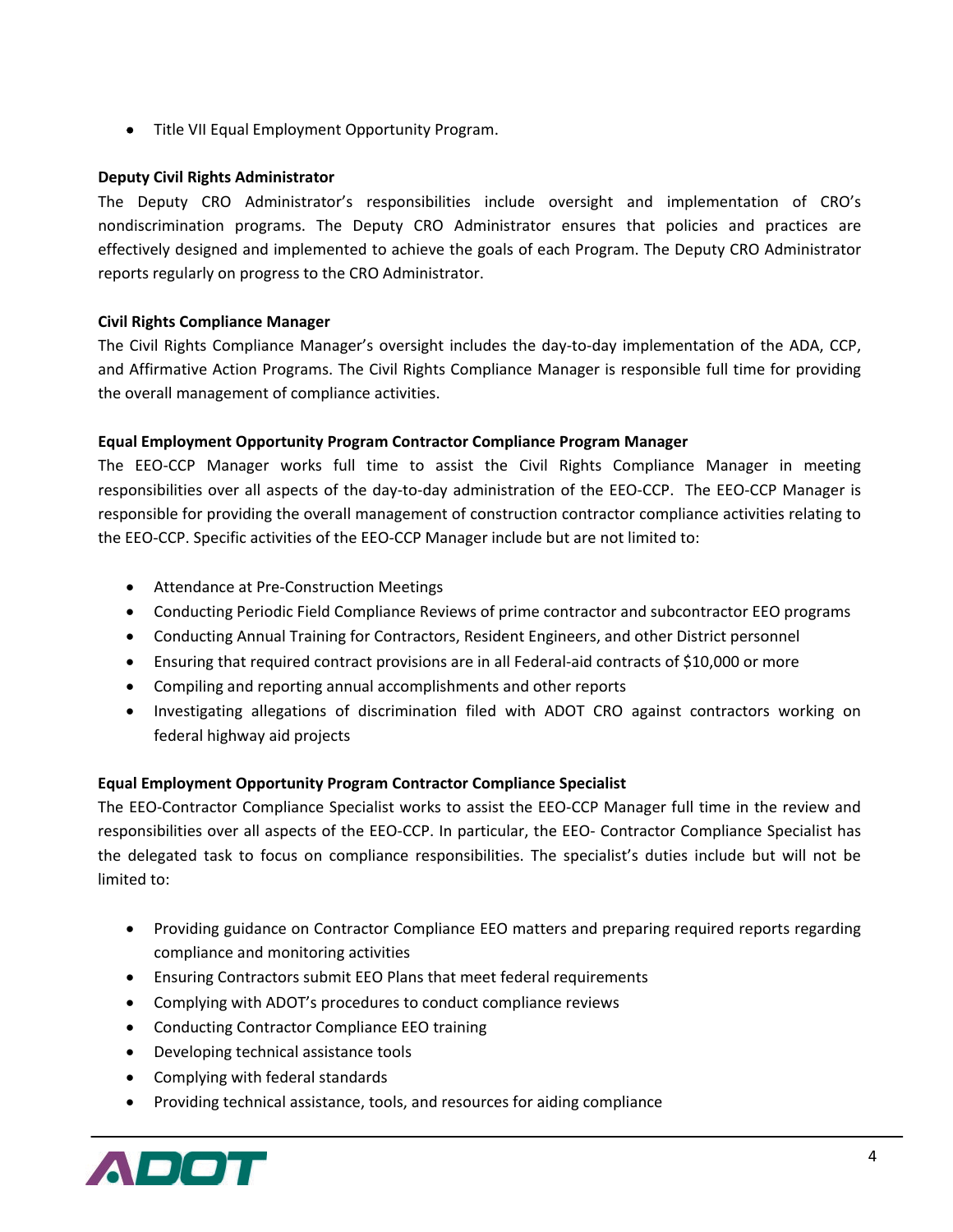• Assisting in investigating allegations of discrimination filed with ADOT CRO against contractors working on federal highway aid projects

#### <span id="page-5-0"></span>**1.3.2 Field Reports**

Field Reports is responsible for monitoring compliance with prevailing wage requirements, ensuring trainees are enrolled in approved programs, and maintaining workforce data through ADOT's tracking and reporting systems.

#### <span id="page-5-1"></span>**1.3.3 Business Engagement and Compliance Office (BECO)**

BECO is responsible for implementation and administration of ADOT's OJT and OJT Supportive Services programs and monitoring ADOT and its subrecipient's projects for OJT compliance. BECO will submit the Federal-aid Highway Construction Summary of Employment Data (Form PR 1392) to FHWA.

#### <span id="page-5-2"></span>**1.4 Civil Rights Office Organization Chart**



ADOT Organization Chart<https://azdot.gov/about/inside-adot/organization-chart>

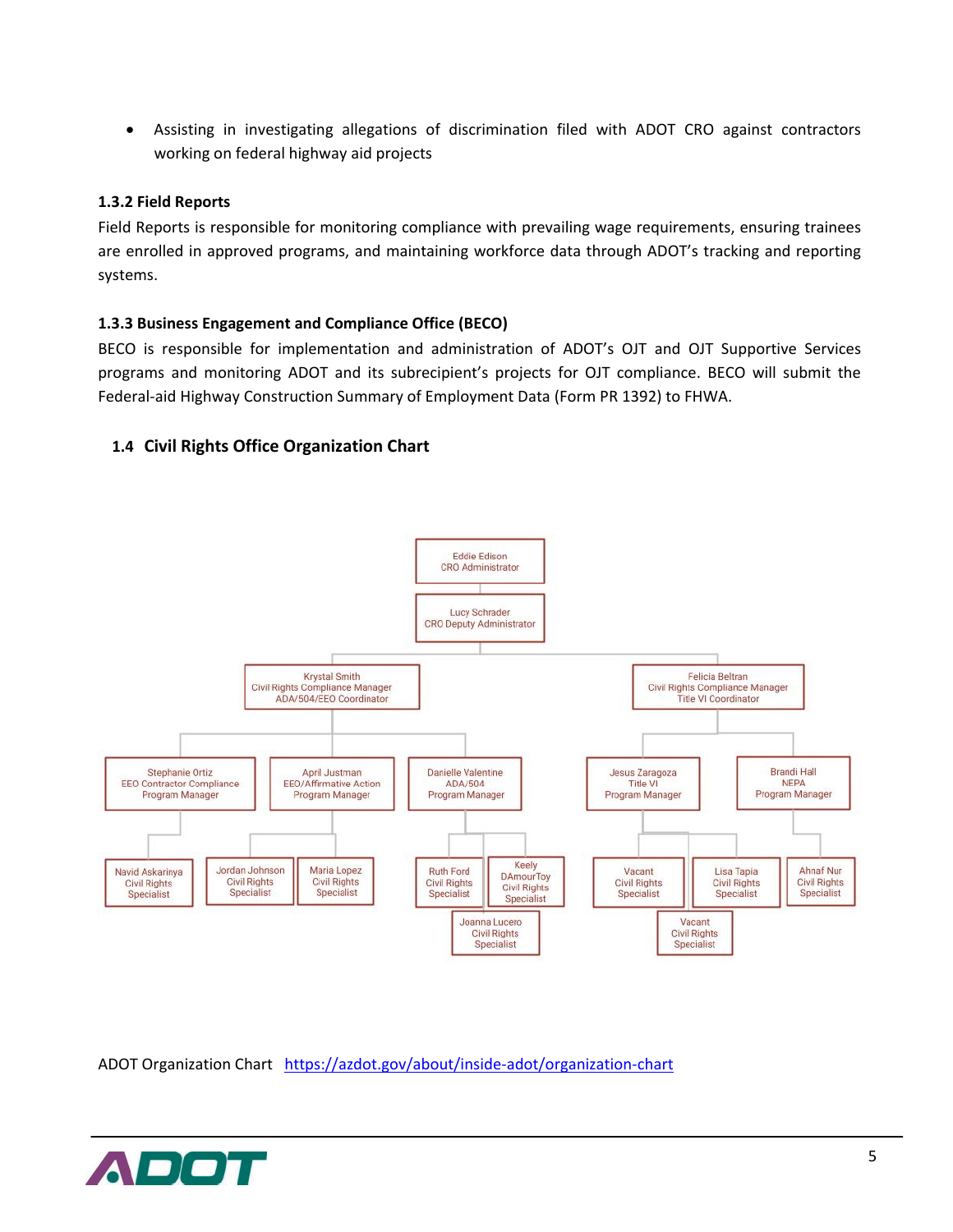# <span id="page-6-0"></span>**2. CONTRACTOR COMPLIANCE REVIEWS**

#### <span id="page-6-1"></span>**2.1 Purpose**

FHWA requires ADOT as a contracting agency to ensure compliance of contractors with the requirements of Federal-aid construction contracts. Contractor Compliance Reviews are performed on Federal-aid Highway projects in order to determine if contractors and subcontractors are complying with the equal employment opportunity and equal opportunity requirements of Federal-aid construction contracts. The compliance review process consist of the following:

- Review Scheduling
- Contractor Notification
- Preliminary Analysis and Initial Meeting
- Onsite Verification and Interviews
- Exit Conference
- Compliance Determination
- Formal Notification
- Follow up Reviews

#### <span id="page-6-2"></span>**2.2 Review Scheduling**

Priority in scheduling equal opportunity compliance reviews shall be given to reviewing those contractor's workforces that are:

- Performing work on multiple or large volume contracts
- Which hold the greatest potential for employment and promotion of minorities and females
- Working in areas with high minority and female labor forces within a reasonable recruitment area
- Where the contractors compliance with Equal Opportunity is questionable based on a review of employment data, previous compliance reviews, on-site visits, and certified payroll
- Where there is evidence that the contractor may have engaged in, or tolerated alleged discriminatory practices

In addition, the following considerations shall apply:

- Reviews requested by FHWA shall receive priority scheduling
- Contractors who have had a history of compliance issues or have a high volume of employee complaints
- Contractors who fail to cooperate with the request for evidence of compliance documents

#### <span id="page-6-3"></span>**2.3 Contractor Notification**

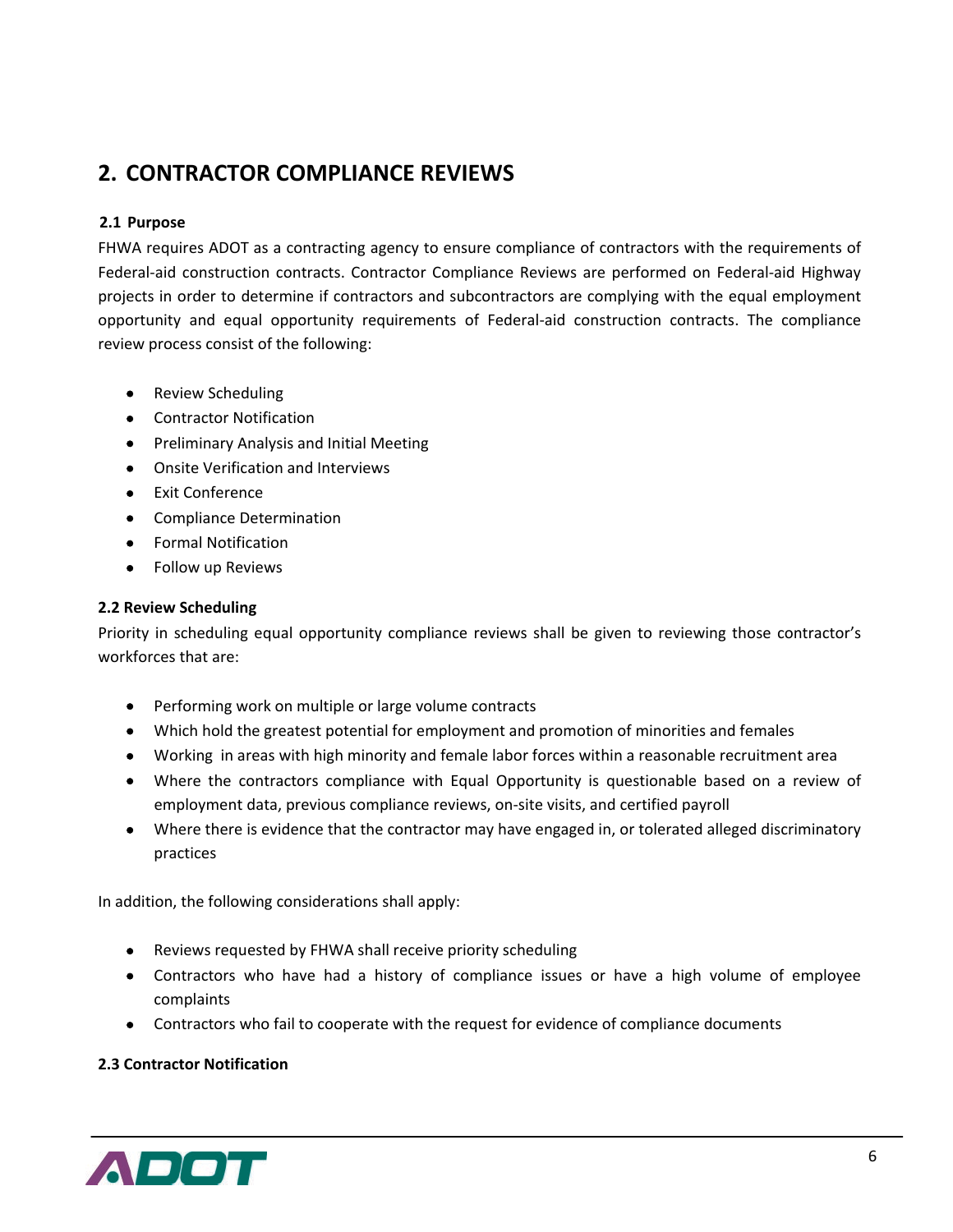CCP Staff provides written notification to the contractor of the pending compliance review and the scheduled month of the review(s). These confirmations will be sent electronically to the contractor through DocuSign at least 30 days prior to the scheduled onsite visit. CCP Staff contact the contractor and attempt to schedule a mutually agreeable date for the compliance review not later than the 15th of the second month prior to the proposed month (e.g. not later than June 15th for an August review). The contractor shall be requested to provide a meeting place on the day of the visit either at the local office of the contractor or at the jobsite.

Approximately 30 days in advance of the agreed upon date, time, and location of the on-site verification and interview, CCP Staff will confirm to the contractor, in writing, the date(s) and location of the on-site verification, and will issue written confirmation of rescheduled dates, if required.

The written notification to the contractor includes a detailed checklist of the information that will need to be provided, outline the process and basis of the review, and required interviews.

The contractor shall be requested to supply all of the following information to the CCP Staff prior to the onsite verification and interviews:

- 1. Current Form FHWA -1391 developed from the most recent payroll;
- 2. Copies of all current bargaining agreements;
- 3. Copies of purchase orders and subcontracts containing the EEO clause;
- 4. A list of recruitment/referral sources available and utilized;
- 5. A statement of the status of any action pertaining to employment practices taken by the Equal Employment Opportunity Commission (EEOC) or other Federal, State or local agency, or internally regarding the contractor or from present or past employees;
- 6. A list of new hires, rehires, promotions or firings during the past six (6) months broken down by race, sex, and job classification;
- 7. The most recent certified payroll to show race, sex, national orgin, date of hire, and job classifcaiton of all employees;
- 8. A list of minority or female owned companies contacted as possible subcontractors, vendors, material suppliers, and those selected;
- 9. A copy of the EEO Policy Statement and Affirmative Action Plan; and
- 10. Any other necessary documents or statements requested by the CCP Staff.

For a project review, the prime contractor is responsible for ensuring that all active subcontractors are present at the meeting and have supplied the required documentation listed in 2.3 Contractor Notification. The prime contractor is responsible for EEO compliance by any subcontractor or lower tier subcontractor.

#### <span id="page-7-0"></span>**2.4 Preliminary Analysis -Desk Audit**

Before the onsite verification and interviews, the CCP Staff shall analyze the employment patterns, policies, practices, programs of the contractor, and good faith efforts to determine whether or not problems exist by reviewing information relative to:

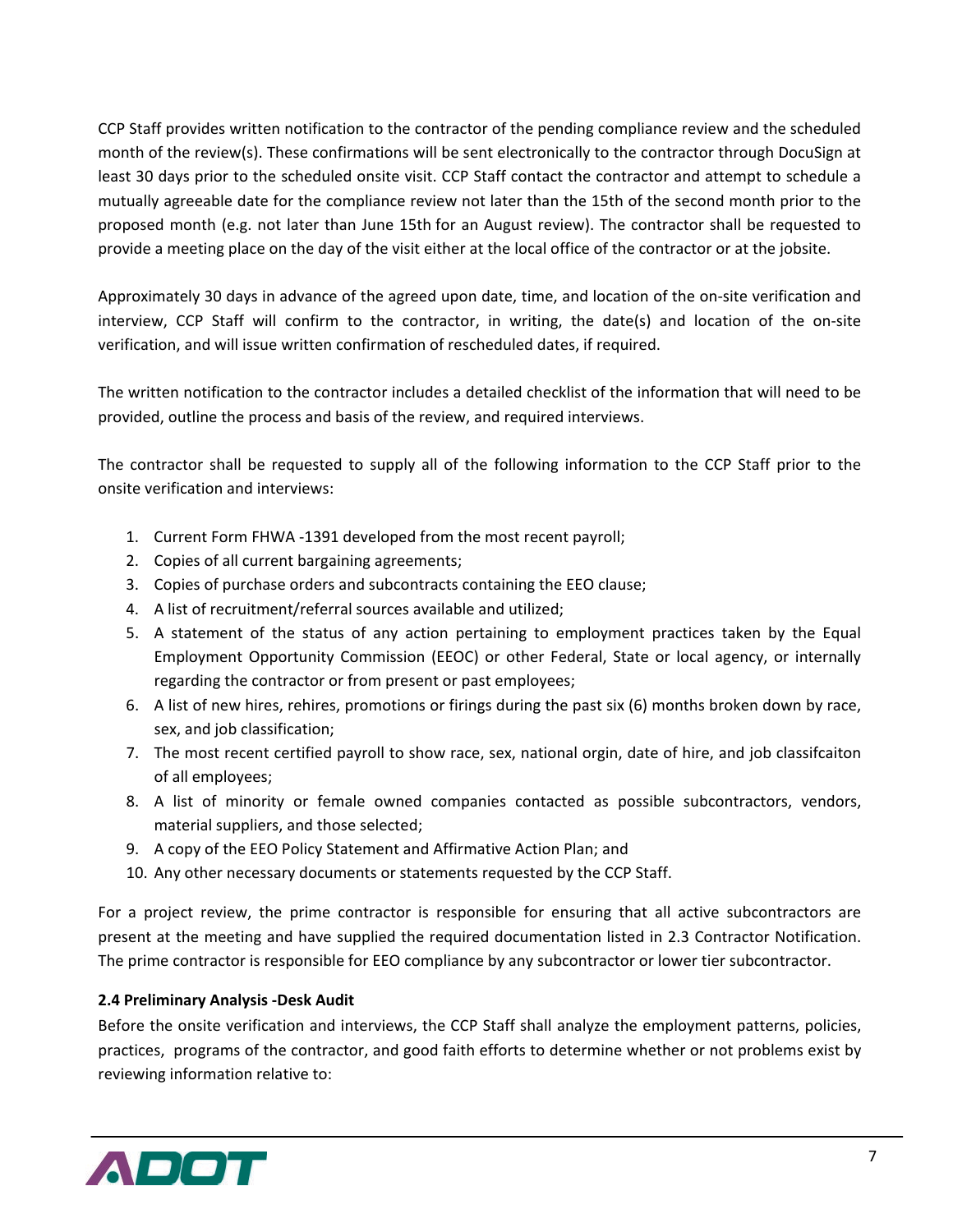- 1. The contractor's current workforce;
- 2. The contractor's relationship with referral sources, e.g. union employment agencies, community action agencies, minority and female organizations, etc.;
- 3. The minority and female representation of sources;
- 4. The availability of minorities and females with requisite skills in a reasonable recruitment area based on U.S Census data or U.S. Department of Labor Statistics;
- 5. Any pending EEOC or Department of Justices cases or local or State Fair Employment Agency cases which are relevant to the contractor and/or the referral sources; and
- 6. The related project (and/or contractor) file to obtain current information relating to the status of the contractor's project(s), value, scheduled duration, written corrective action plans, FHWA-1391 Report, training requirements, previous compliance reviews, information submitted in the reporting system, and other pertinent correspondence and/or reports.

Good faith efforts are those intense, aggressive, sincere and result oriented documented actions taken by the contractor designed to ensure equal opportunities for minorities and women under the contract.

#### <span id="page-8-0"></span>**2.5 Onsite Verification and Interviews**

The CCP Staff conducts a brief meeting with the Contractor's EEO Officer, EEO Contract Site Representatives, a representative of each active Subcontract working that week (Superintendent or Foreperson), and the Resident Engineer at the Engineer's Field Office. The contractor's representative should have the authority to make decisions on behalf of the contractor with regard to corrective actions.

The purpose of the meeting is to briefly explain to those present what a civil rights compliance review is, why a review is being conducted, and what may result from the review. The CCP Staff should distribute copies of the Civil Rights Compliance Review Fact Sheet to attendees. The CCP Staff will ask the Contractor/Subcontractors what workers are onsite, (by trade, classification, ethnicity and gender) so that the CCP Staff may select individuals for employee interviews, typically conducted later that day. If the Resident Engineer's Field Office is not large enough, or the Resident Engineer requests that another site be designated, the contractor shall provide the alternate site. The contractor is responsible for ensuring that all active Subcontractors are present at the meeting.

Larger contracts may require more than one day to complete the on-site verification and interviews.

The review will include at least one (1) construction site visit. During the on-site meeting, CCP Staff identifies and discusses with the contractor and active subcontractors any deficiencies found in the material submitted by the contractor, including the actual implementation of the employee referral source system and any discrepancies found in the material along with proposed corrective action. The CCP Staff compares the submitted documentation to the contractor's records. Accomplishments are also identified and discussed at this time.

After the initial meeting, the CCP Staff shall conduct a physical tour of the work site(s) to determine that:

- 1. EEO posters are displayed in conspicuous place in a legible fashion;
- 2. Facilities are provided in a non-segregated basis (e.g., work areas, washroom, time-clocks, locker rooms, storage areas, parking lots and drinking fountains);

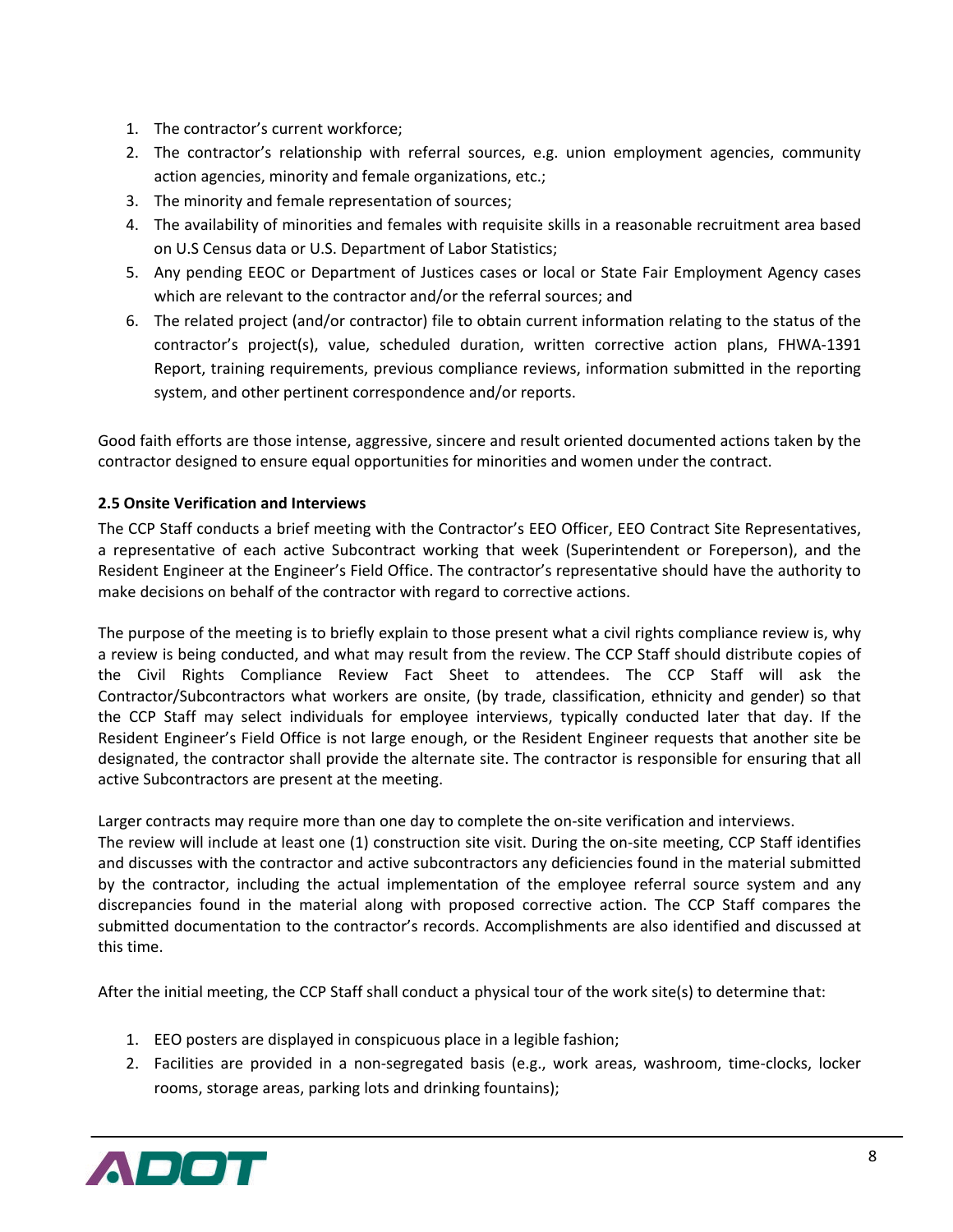- 3. Supervisory personnel and office employees have been oriented to the contractor's EEO commitments;
- 4. The employee referral source system is being implemented;
- 5. Reported employment data is accurate;
- 6. Meetings have been held with employees to discuss EEO policy, particularly new employees; and
- 7. Employees are aware of their right to file complaints of discrimination.

Contractor Compliance Program Staff shall:

- 1. Interview and complete an employee questionnaire for at least one (1) trainee/apprentice who is fulfilling the Training Requirements Item (if applicable), one (1) minority, one (1) non-minority, and one (1) woman employee in each trade, classification, or occupation. The contractor's EEO Officer, superintendent or Foreperson or home office manager will also be interviewed.
- 2. Determine the union membership status of union employees on the site, on a sample basis (e.g. whether they have permits, memberships cards, or books, and in what category they are classified).
- 3. Determine the method utilized to place employees on the job and whether equal opportunity requirements have been followed.
- 4. Request any other documentation deemed necessary to ensure contractor compliance.

Contractor Compliance Program Staff shall make the following determinations in the review report:

- 1. Is there reasonable representation and utilization of minorities and women in each craft, classification or occupation? If not, what methods has the contractor implemented to increase recruitment, hiring, upgrading, and training of minorities and women?
- 2. What action is the contractor taking to meet the contractual requirement to provide equal employment opportunity?
- 3. Are the actions taken by the contractor acceptable? Could they reasonably be expected to result in increased utilization of minorities and women?
- 4. Is there impartiality in treatment of minority and women employees?
- 5. Are affirmative action measures of an isolated nature or are they continuing?
- 6. Have the contractor's efforts produced results?

#### <span id="page-9-0"></span>**2.6 Exit Conference**

Before concluding the review process, the CCP Staff will conduct an exit conference with the contractor. If the contractor is in compliance, CCP Staff may conduct the Exit Conference via telephone conference call.

If the contractor is not in compliance, CCP Staff conducts an exit conference at the onsite designated location and the following topics shall be discussed:

a) All findings that, if not corrected immediately or corrected by the adoption of an acceptable voluntary corrective action plan, would require a determination of non-compliance.

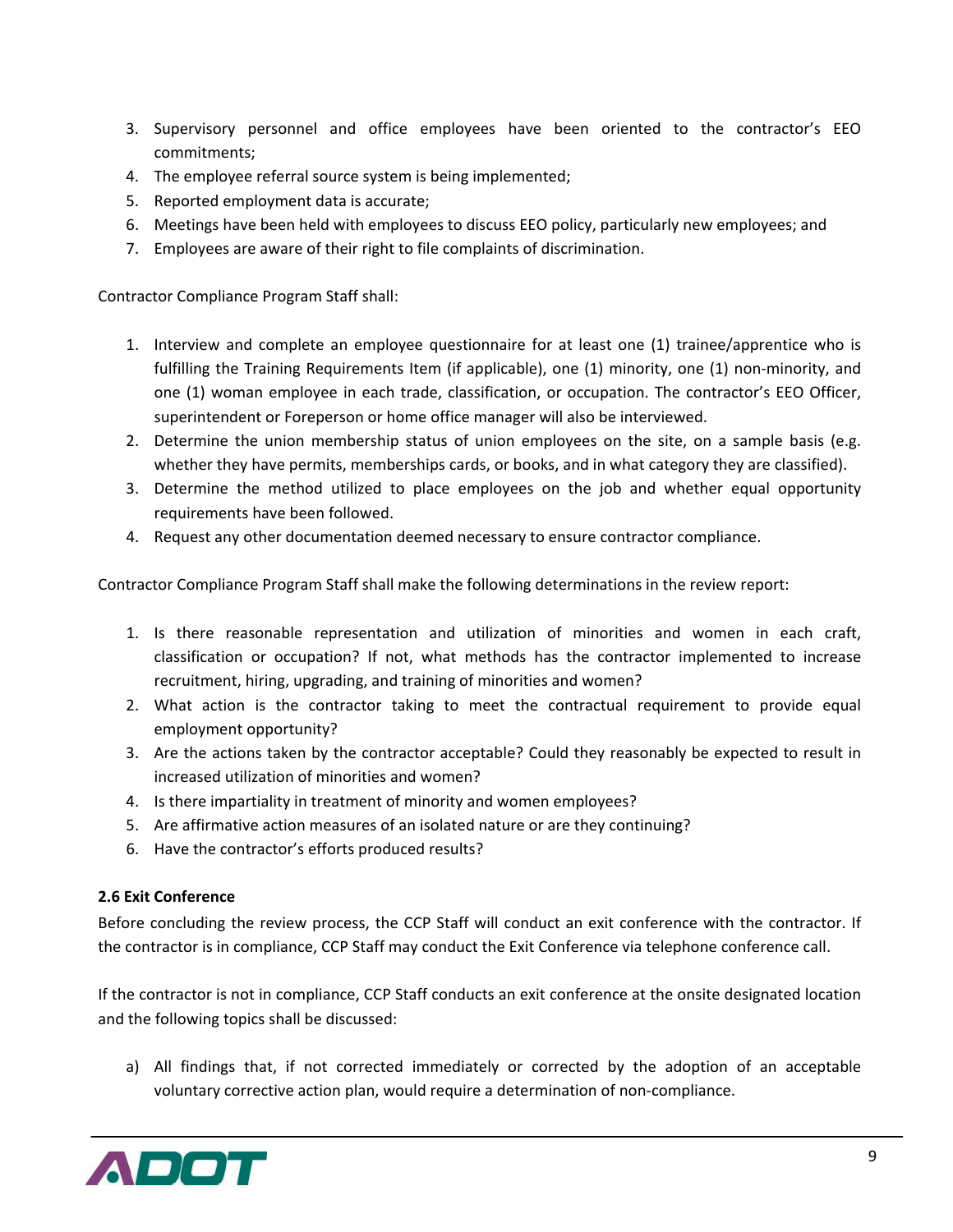- b) Actions and time frames of correcting identified deficiencies.
- c) The voluntary corrective action plan that is discussed and agreed upon. Notification of the voluntary corrective action plan is sent to the contractor within 5 days of the exit conference.
- d) Any other matter that could be resolved before concluding the onsite portion of the review.

#### <span id="page-10-0"></span>**2.7 Compliance Determination**

Based on information obtained through the compliance review, the CCP Staff conducting the review shall determine the contractor's compliance or noncompliance with contractual provisions and include written documentation to support the review findings. The compliance status of the contractor will be determined in part by evidence of good faith efforts in the following areas:

- The contractor's equal employment opportunity (EEO) policy;
- Dissemination of the EEO policy and education of supervisory personnel and office employees concerning their responsibilities in implementing the EEO policy;
- The authority and responsibilities of the EEO officer;
- Periodic EEO meetings;
- Bulletin board notices and posters;
- Advertising as an "EEO Employer";
- The contractor's systematic and direct recruitment activities, especially establishing minority and female recruitment and referral procedures;
- Encouraging present employees to refer minorities and women;
- Investigating all complaints and providing timely responses to employee concerns/complaints;
- The extent of utilizing minority and females in training programs;
- The contractor's review of personnel actions to ensure equal employment opportunities;
- The contractor's participation in training;
- The contractor's relationship (if any) with unions and minority and female union membership;
- Minorities and women are employed in all crafts and job classifications on an equal basis;
- Effective measures to ensure non-segregated facilities, as required by contract provisions;
- The contractor's procedures for monitoring subcontractors utilization of minority and females in the subcontractors workforce to ensure compliance with nondiscrimination, EO, EEO obligations; and
- The adequacy of the contractor's records and reports.

A contractor shall be considered to be in compliance when the equal opportunity requirements have been effectively implemented, or there is evidence that every good faith effort has been made toward achieving this end. Efforts to achieve this goal shall be result-oriented, initiated and maintained in good faith, and emphasized as any other vital management function.

A contractor shall be considered to be in noncompliance when:

1. The contractor has discriminated against applicants or employees with respect to the conditions or privileges of employment;

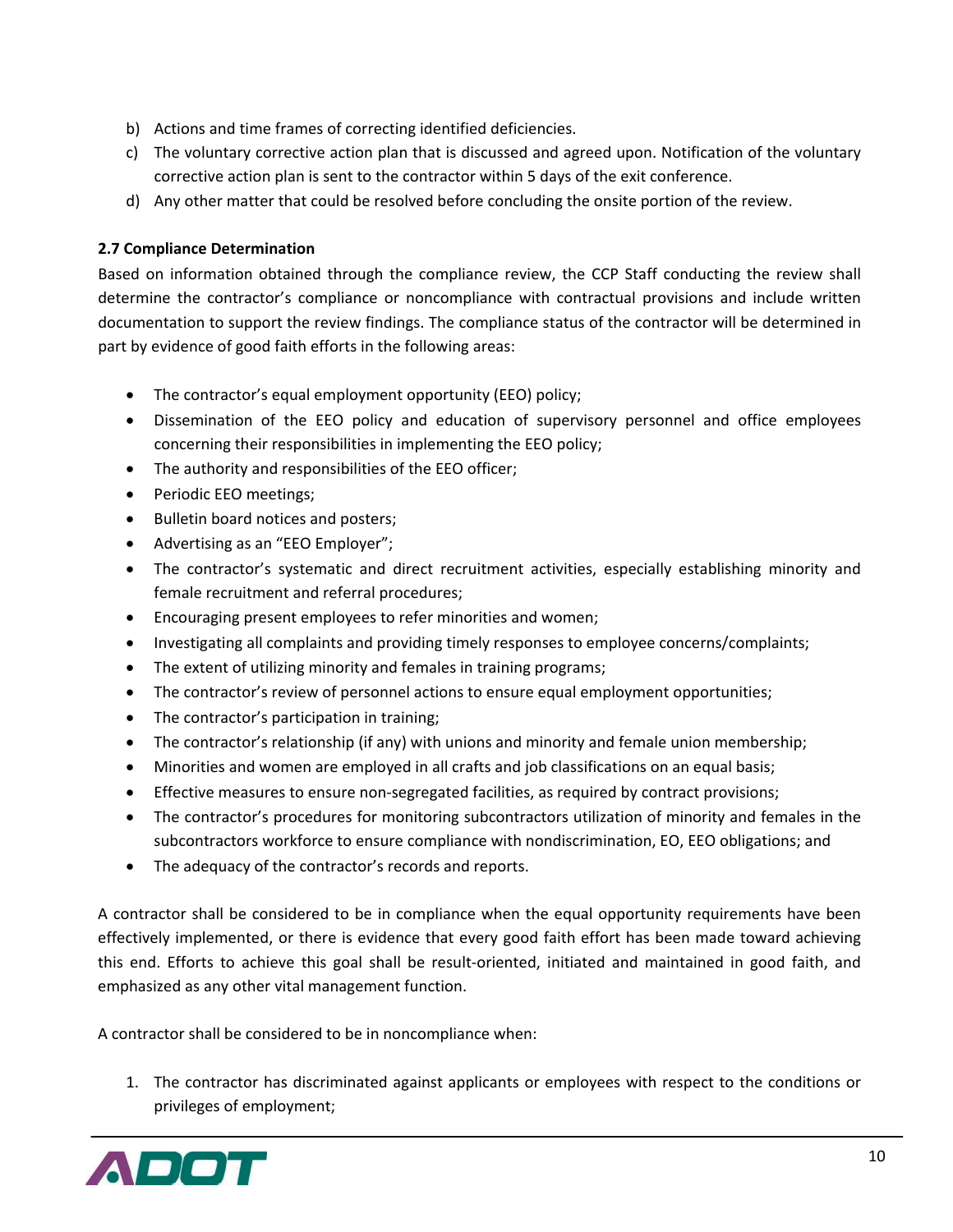- 2. The contractor fails to provide evidence of every good faith effort to provide equal opportunity; or
- 3. The contractor fails to implement an approved voluntary corrective action plan or the agreed upon corrective actions fail to result in the necessary changes.

#### <span id="page-11-0"></span>**2.8 Formal Notification**

The contractor is notified in writing of the compliance determination within 15 days following the completion of the onsite verification and exit conference. Once the onsite verification and exit conference have been completed and a compliance determination has been made, the CRO will prepare a contract compliance review report and submit to the FHWA Civil Rights Specialist for concurrence and approval. FHWA Civil Rights Specialist indicates concurrence, and, where appropriate, prepares comments.

If a contractor is found to be in noncompliance, after efforts to bring the contractor into compliance have been unsuccessful, formal efforts to bring the contractor into compliance shall be initiated through the issuance of a show cause notice. The notice shall advise the contractor to show cause within thirty (30) days why sanctions should not be imposed. The date of the contractor's receipt of the show cause notice shall begin the 30-day show cause process.

#### **2.8.1 Voluntary Corrective Action Procedures**

Voluntary corrective action plans may be negotiated at the exit conference.

The acceptance of a voluntary corrective action plan at the exit conference does not prevent a determination of noncompliance, particularly if deficiencies not addressed by the plan are uncovered during the final analysis and report writing. A voluntary corrective action plan should be accepted with the understanding that it only addresses those problems uncovered prior to the exit conference.

If there are no major deficiencies identified which require a more formal Corrective Action Plan, a voluntary corrective action plan may be submitted to the CRO following the exit conference and approved prior to the issuance of a show cause notice. If the contractor fails to implement an approved voluntary corrective action plan or the agreed upon corrective actions fail to result in the necessary changes the contractor shall be considered to be in noncompliance.

#### **2.8.2 Show Cause Procedures**

A Show Cause Notice shall be issued when a determination of noncompliance is made based upon:

- The findings of a compliance review; or
- The results of an investigation which verifies the existence of discrimination.

Show cause notices will normally be issued by ADOT to federally funded contractors when ADOT has made a determination of noncompliance, or when FHWA has made such a determination and has requested ADOT to issue the notice.

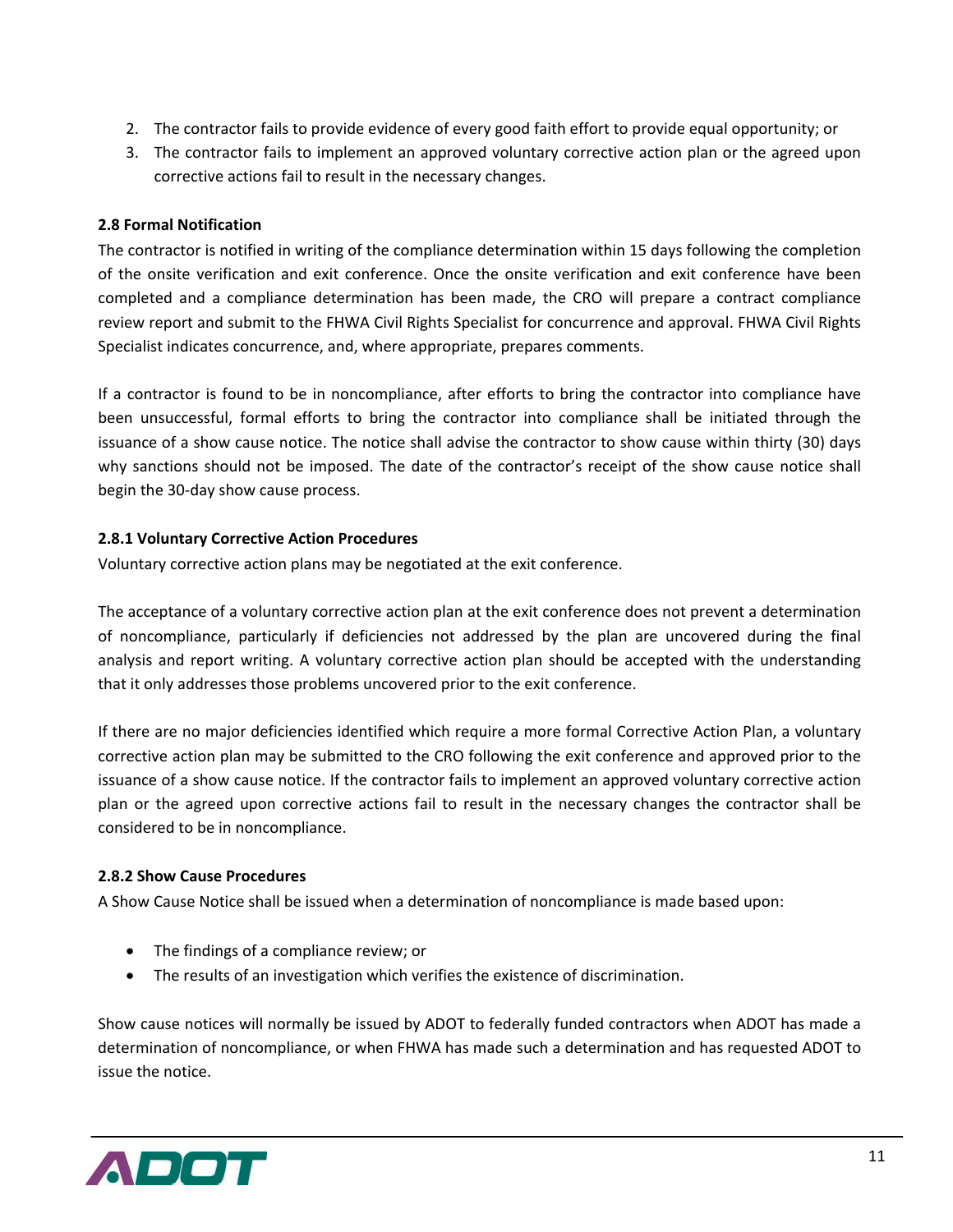The show cause notice must:

- 1. Notify the contractor of their noncompliance status and the basis for the determination of noncompliance.
- 2. Notify the contractor of their obligation to show cause within 30 days why formal proceedings should not be instituted.
- 3. Schedule a compliance conference to be held approximately fifteen (15) days from the date of the contractor's receipt of the notice and specify the date, time and place of the conference.
- 4. Advise the contractor of the availability and willingness of the CRO to conciliate within the time limits of the show cause notice.

In preparing and processing the show cause notice, the CRO CCP Staff who conducted the investigation or review shall:

- 1. Develop complete background data for the issuance of the show cause notice and submit the recommendation to the Civil Rights Office Deputy Administrator.
- 2. Issue a recommendation, background data, or final draft notice shall be reviewed by appropriate ADOT legal counsel.
- 3. Deliver the notice to the contractor by personal service, or delivered by DocuSign (Certified Mail), return receipt requested, with a certificate of service or the return receipt filed with the case record. The date of contractor's receipt of the Show Cause Notice shall begin the 30 day show cause period.
- 4. Issue the 30 day Show Cause Notice directly to the non-compliant contractor or sub-contractor with an informational copy sent to any concerned prime contractors.

Conciliation efforts during show cause period:

- 1. The CCP Manager is required to attempt conciliation with the contractor throughout the show cause time period. Conciliation and negotiation efforts shall be directed toward correcting contractor program deficiencies and initiating corrective action which will maintain and ensure equal opportunity. Records shall be maintained in ADOT case files indicating actions and reactions of the contractor, a brief synopsis of any meeting with the contractor, notes on verbal communication and written correspondence, request for assistance or interpretations, and other relevant matters.
- 2. In instances where a contractor is determined to be in compliance after a show cause notice has been issued, the Show Cause Notice will be rescinded and the contractor formally notified of the change to compliance status.

#### **2.8.3 Corrective Action Plans**

The following procedural steps, in modified form come from 23 CFR Part 230.409.

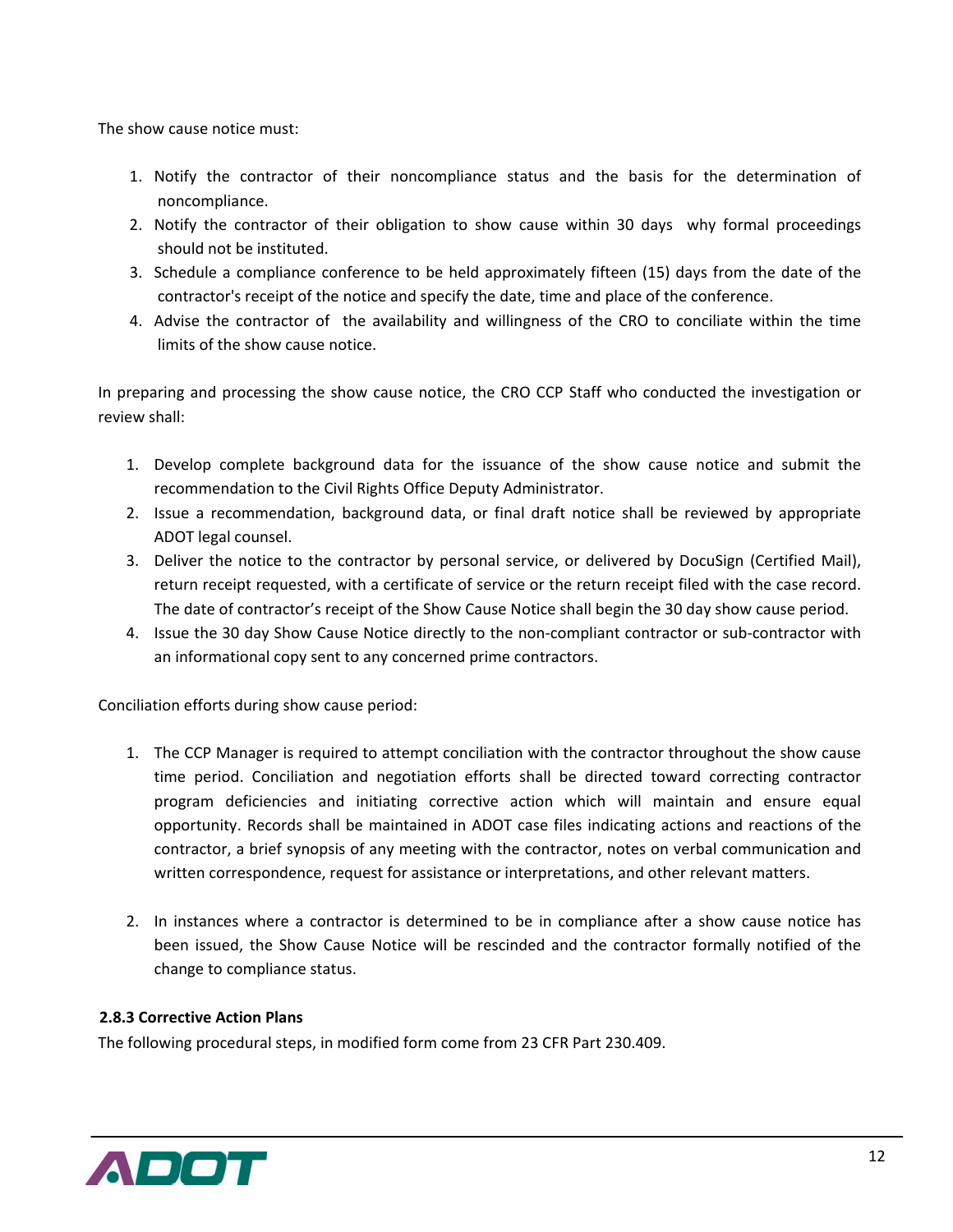- 1. When a contractor is required to show cause and the deficiencies cannot be corrected within the 30 day show cause period, a written corrective action plan may be accepted. The written corrective action plan shall clearly specify actions by the contractor with time limits for completion. Insufficient actions to correct cited deficiencies will not be accepted.
- 2. When a contractor submits an acceptable written corrective action plan, the contractor shall be considered in compliance during the plan's effective implementation and submission of required progress reports.
- 3. When an acceptable corrective action plan is not agreed upon and the contractor does not otherwise show cause as required, a notice of breach of contract and a recommendation to withhold funds shall be made to ADOT's State Engineer's Office.
- 4. When a contractor, after having submitted an acceptable corrective action plan and being determined in compliance is subsequently determined to be in noncompliance based upon the contractor's failure to implement the corrective action plan, a notice of breach of contract and a recommendation to withhold funds shall be made to ADOT's State Engineer's Office. There are no provisions for reinstituting a show cause notice.
- 5. When a contractor operating under an acceptable corrective action plan carries out the provisions of the corrective action plan but the actions do not result in the necessary changes, the corrective action plan shall be immediately amended through negotiations. If the contractor refuses to appropriately amend the corrective action plan, a recommendation to withhold the monthly estimate for the project shall be made to ADOT's State Engineer's Office.
- 6. A contractor operating under an approved voluntary corrective action plan entered into prior to the issuance of a show cause must be issued a 30-day show cause notice if the contractor fails to implement an approved corrective action plan or the agreed upon corrective actions fail to result in the necessary changes.

#### **2.8.4 Review Reports**

The CCP Staff shall maintain detailed notes from the beginning of the review from which a comprehensive compliance review report can be developed.

The completed compliance review report shall contain documentary evidence to support the determination of the contractor or subcontractor's compliance status. The report must be submitted within 15 days of completion of the review to the Civil Rights Compliance Manager or designee.

Findings, conclusions, and recommendations shall be clearly stated and supported by documentary evidence. The compliance review report shall contain the following information:

- 1. Complete name and address of contractor
- 2. Project(s) identification
- 3. Basis for the review, i.e., area / project workforce, home office / target area workforce
- 4. Identification of Federal or Federal-aid contract(s)
- 5. Date of review

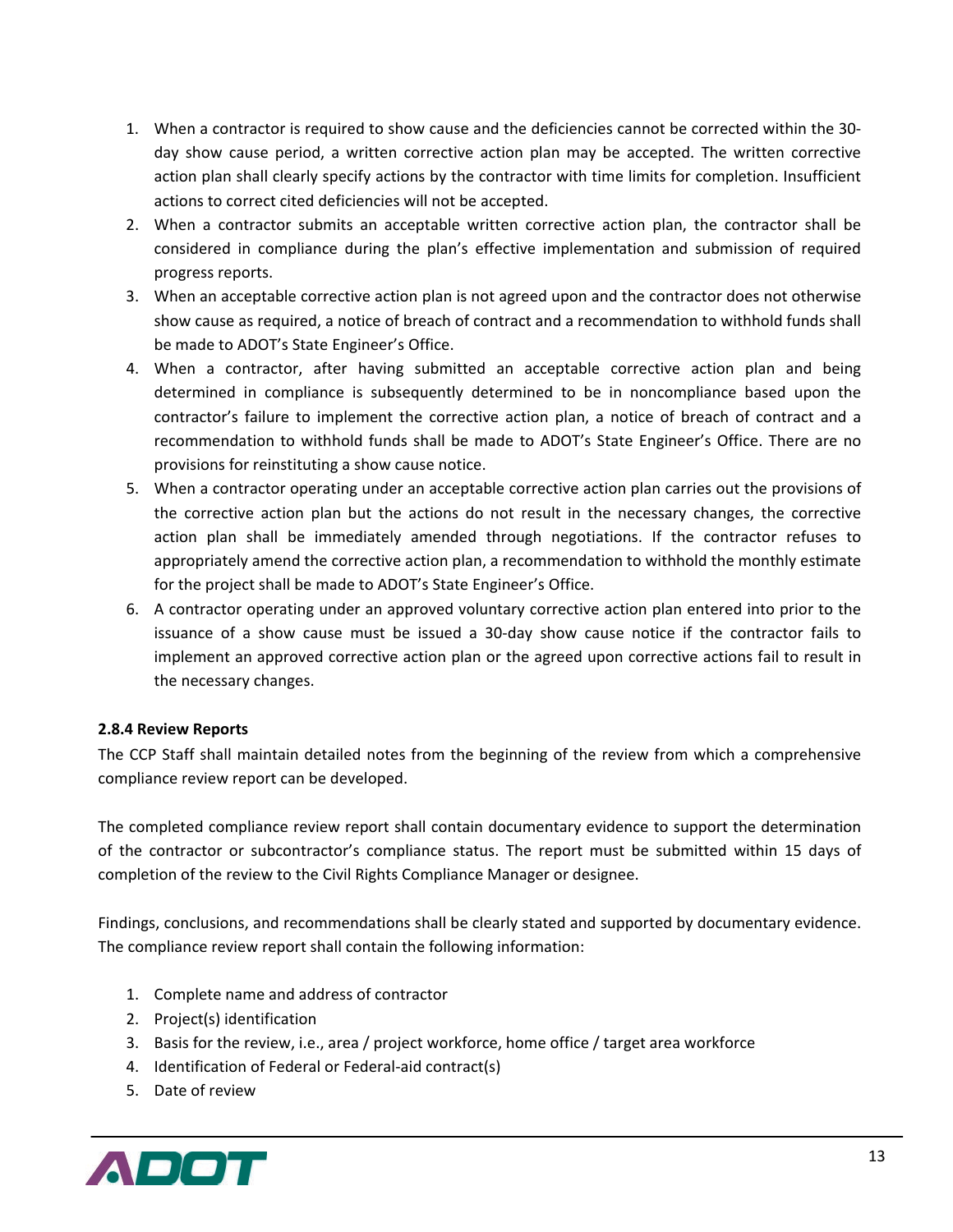- 6. Employment data by job craft, classification or occupation by race /sex in accordance with basis for the review listed above. This shall be the data verified during the onsite
- 7. Identification of local unions involved with contractor, when applicable
- 8. Determination of compliance status: compliance or noncompliance. The determination of compliance will include documentation to support the findings.
- 9. Copy of show cause notice or compliance notification sent to contractor
- 10. Name and title of CRO reviewer who conducted the review.

Each contractor (a joint venture is one contractor) will be reported separately. When a project review is conducted, the reports shall be attached with the initial report being that of the prime contractor followed by the reports of each subcontractor. CCP Staff is responsible for ensuring that required information is contained in the report.

When a project review is conducted, the project workforce shall be reported. During an area wide review (all Federal-aid, Federal and non Federal projects in an area) area wide workforce shall be reported.

#### **2.8.5 Contract Sanctions**

ADOT may impose contract sanctions and initiate appropriate legal proceedings under applicable Federal-aid highway projects. ADOT will actively cooperate with the FHWA and the Office of Federal Contract Compliance Programs in all investigations and enforcement actions initiated by either agency. Sanctions imposed will be reviewed by the agency's assigned Attorney General Office to ensure legal sufficiency.

#### <span id="page-14-0"></span>**2.9 Follow- Up Reviews**

A follow-up review is an extension of the initial review process to verify the contractor's performance of corrective action and to validate progress report information. Therefore, follow-up reviews shall be conducted of those contractors where the initial review resulted in a finding of noncompliance an approved voluntary corrective action plan was entered, or a show cause notice was issued.

A follow-up review shall be conducted at the earliest reasonable opportunity that allows the contractor the best opportunity to implement the corrective actions. Follow-up reviews shall be reported as a narrative summary referencing the findings/deficiencies in the initial review report. The narrative summary will evaluate the adequacy of the contractor's corrective actions in addressing identified deficiencies.

If the follow-up review determines the contractor has not implemented the corrective actions in accordance with its written commitments, and the opportunity existed to do so, the contractor must be found in noncompliance, a notice of breach of contract and a recommendation to withhold funds shall be made to ADOT's State Engineer's Office. Such administrative efforts include negotiation, conciliation, and persuasion and may involve determining the contractor a non-responsible bidder on contracts containing the provisions which were initially violated and not subsequently corrected when the opportunity existed; reducing the contractors bid ceiling; cancelling or suspending the contract(s) on which the violations were found; or debarring the contractor from future contracts. There are no provisions for reinstituting a show cause notice.

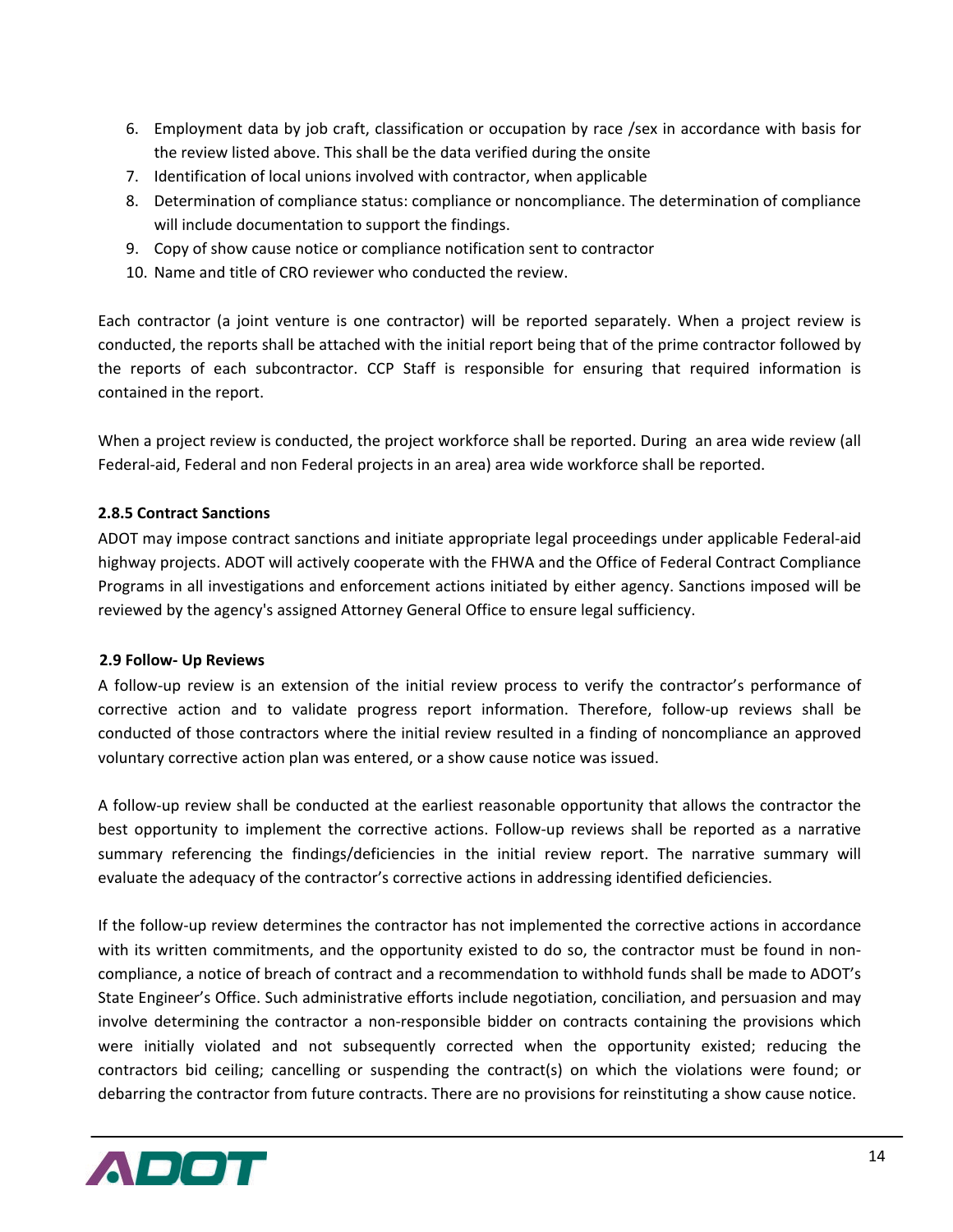# <span id="page-15-0"></span>**3. COMPLIANCE TRAINING AND TECHNICAL ASSISTANCE**

The CRO will provide training to contractor personnel as well as other ADOT compliance staff regarding the requirements of ADOT's CCP. CRO is responsible for providing training workshops to advise contractors of their EEO contract requirements (FHWA 1273). At a minimum of one training workshop will be provided per federal fiscal year, by October 1 of each year to contractors with current ADOT contracts.

Additional training sessions will be held for contractors bidding for future contracts as needed or at any preconstruction conference held in connection with a Federal-aid contract. The EEO Contractor Compliance Training will provide contractors with information related to the Required Contract Provisions and offer an open forum in which "best practices" can be discussed and exchanged.

## <span id="page-15-1"></span>**4. COMPLAINTS**

ADOT and its contractors shall not discriminate on the basis of race, color, religion, sex, national origin, age or disability in the award and performance of federal aid contracts. ADOT will advise each contractor, through state contract specifications, (FHWA 1273) that failure to carry out these requirements shall constitute a breach of contract and may result in termination of the contract or such remedy, as ADOT deems appropriate.

Contractors are responsible for not only the Equal Employment Opportunity compliance of their own company, but also the compliance of their subcontractors. Contractors must ensure that:

- 1. A prompt internal investigation is conducted and documented.
- 2. An attempt to resolve complaints and take appropriate corrective action within a reasonable time. If the investigation indicates that the discrimination may affect a person other than the complainant, corrective action shall include such other persons.
- 3. The matter has been resolved. If the complaint has not been resolved, the contractor will notify the CRO and a decision will be made based on the information gathered during the follow-up inquiry. If unlawful discrimination has occurred, the CRO will be responsible for bringing the matter to the attention of the FHWA.
- 4. The investigator issues one of two letters to the complainant: a closure letter or a letter of finding (LOF). A closure letter summarizes the allegations and states that there was not a Discrimination violation and that the case will be closed. An LOF summarizes the allegations and the interviews regarding the alleged incident, and explains whether any disciplinary action, additional training of the staff member or other action will occur.

On active FHWA ADOT projects, a copy of either the closure letter or LOF must be submitted to ADOT CRO within 72 hours of that decision. Letters may be submitted by hardcopy or email.

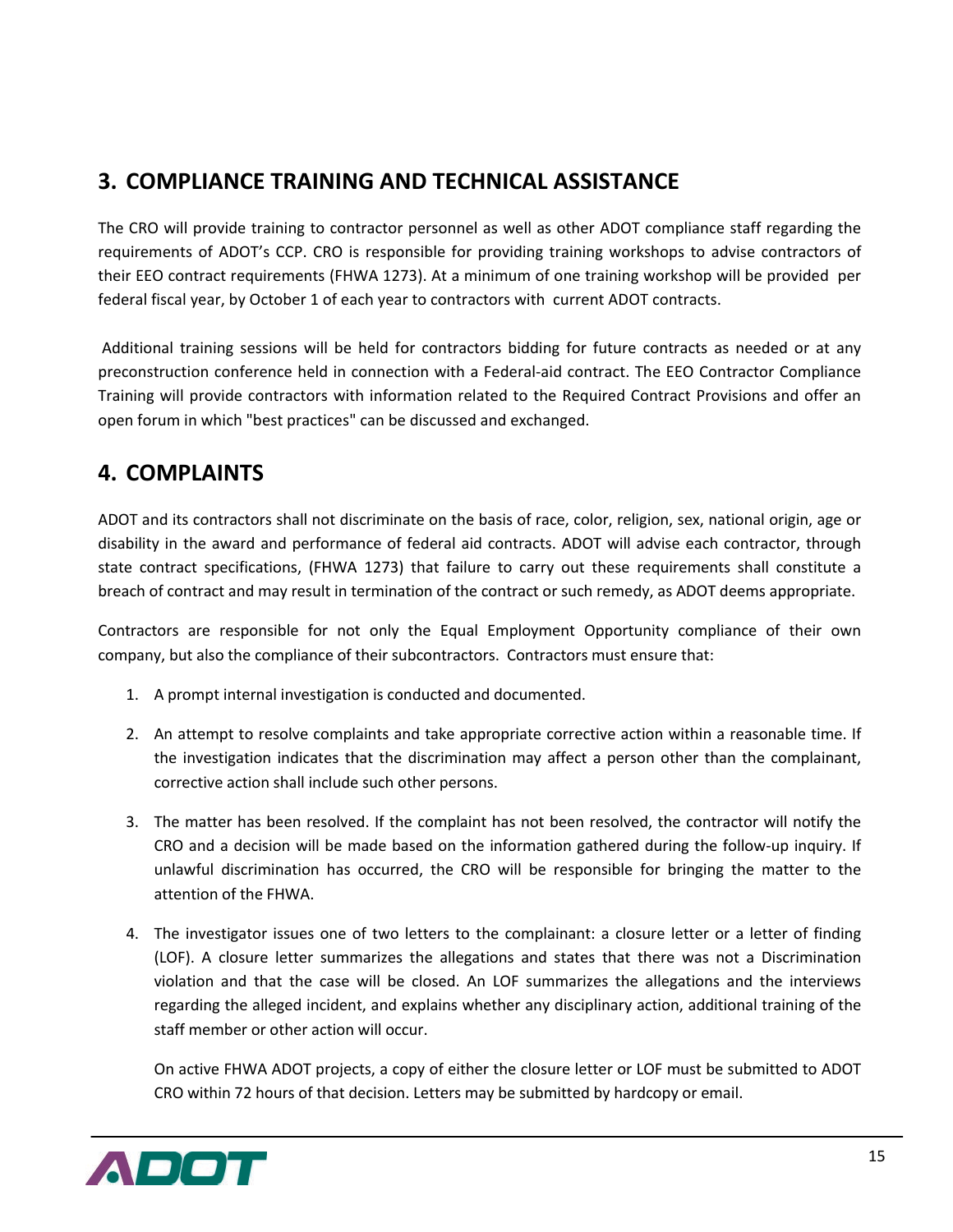When a contractor's employee files a complaint of discrimination or harassment to any ADOT personnel alleging discriminatory practices by the contractor on an ADOT FHWA project, the complaint should be referred to the contractor for investigation. If requested by the contractor, the Civil Rights Compliance Manager or designee may assist the contractor with the processing of the complaint.

### <span id="page-16-0"></span>**5. RESOURCES**

#### <span id="page-16-1"></span>**5.1 Technical Assistance**

The ADOT CRO is responsible for providing ADOT's program areas and contractors with Equal Employment Opportunity Contractor Compliance technical assistance. This includes advising program areas of requirements, implementing, and assisting in developing EEO plans.

Form FHWA 1273 - Required Contract Provisions Federal-Aid Construction Contracts <https://www.fhwa.dot.gov/programadmin/contracts/1273/1273.pdf>

FHWA Contract Administration Core Curriculum Manual <https://www.fhwa.dot.gov/construction/cqit/>

Construction Contract EO Compliance Procedures Regulations 23 CFR 230, Subpart D <https://www.fhwa.dot.gov/legsregs/directives/fapg/cfr0230d.htm>

#### <span id="page-16-2"></span>**5.2 Elements of a Compliant EEO Program**

- Written EEO Policy & Procedures Document and implement, through signature of company office, an EEO Policy and Procedures and adhere to its requirements.
- Dissemination of the EEO Policy Identifies to workers the EEO Officer
- Selection and Announcement of EEO Officer Ensure continuous appointment of an EEO Officer and disseminate the officer's name and contact data to ADOT.
- Periodic EEO meetings with all employees conducted by the EEO Officer
- Job site bulletin board -Installations and maintenance of a fixture for the display of information on various rights, protections and appeals to all workers and the public
- Recruitment activities intended to produce a flow of qualified minorities and women applicants for employment consideration.
	- o Advertising as "An Equal Employment Opportunity Employer"
	- $\circ$  Advertise in publications with a large minority circulation in the area where project work force is drawn
	- o Training of personnel involved in recruitment
	- o Direct and systematic recruitment programs
	- o Recruit through public and private referral sources
	- o Encourage referrals from current employees
	- o Analysis and updating
	- o Record Keeping (applicant logs)

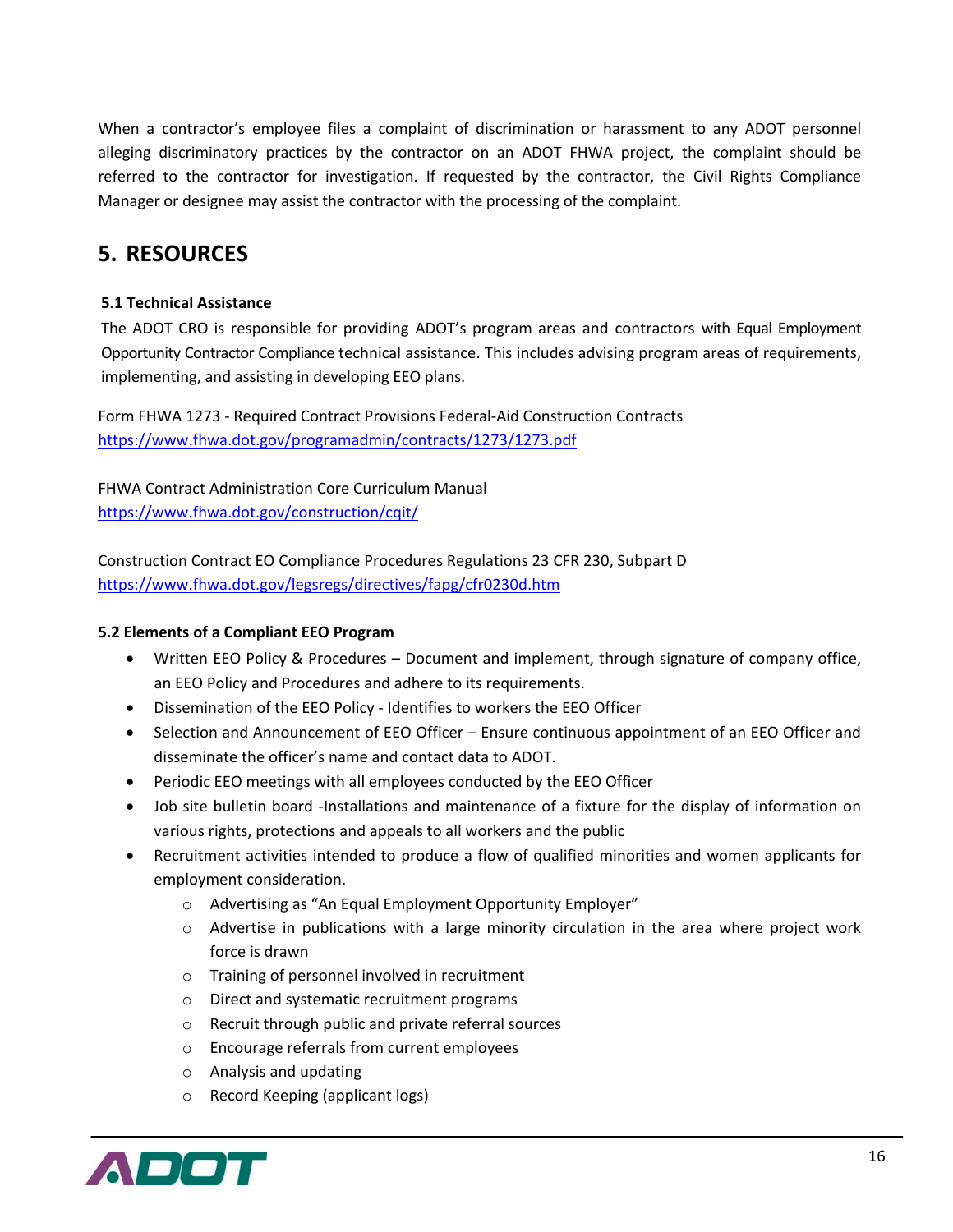- Inform supervisory personnel and others involved in personnel matters of all aspects of their EEO obligations as a contractor on ADOT construction projects within 30 days hire or appointment.
- Evaluate wages to determine if discrimination exists
- Process and procedures for investigating all complaints of alleged discrimination in connection with the obligations in the contractors contract
- Assist in locating, qualifying and increasing the skills of minorities and women
- Uses training programs and advises employees and applicants of opportunities
- Minorities and women exist in contractor's training program
- Minorities and women are employed in all occupations, crafts and job classifications on an equal basis
- Procedures establishing the monitoring of subcontractors' compliance with nondiscrimination, EO and EEO procedures
- Nonsegregated Facilities Ensure that working conditions and facilities used or provided in association with employment are not discriminatory.
- Adequate EEO related records and reports Maintain a continuous written record documenting policy, procedures, officer designations, programs, communications, disseminations, analysis, effectiveness assessments, etc.
- Minorities and women reach accumulating work hours expected based on their representation
- Written notices have been sent to unions (contractors' signatory to union agreements are required to use their best efforts to incorporate an EEO clause into each union agreement pursuant to 23 CFR 230, Subpart A, Appendix A). The contractor shall notify the union(s) of their commitment to EEO The EEO officer representing the contractor understands their role and responsibilities The EEO clauses are included in purchase orders, subcontracts, and collective bargaining agreements